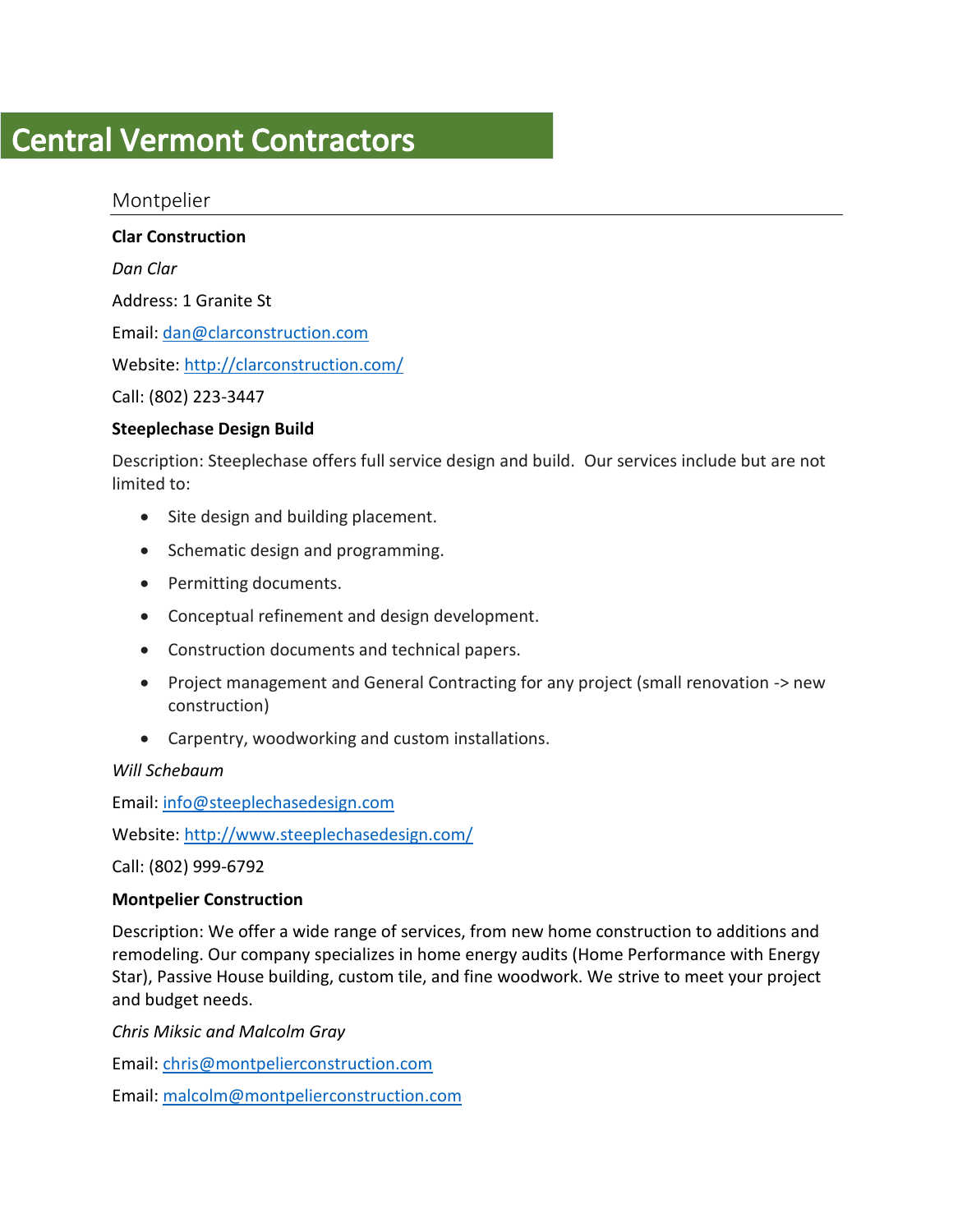Website:<http://montpelierconstruction.com/>

Call: (802) 479-5882

## **Labrador Builders LLC**

Description: Designing, building and renovating traditional New England homes is the heart of this company. Our goal is to create a home for our clients that will be interesting, efficient and long lasting while preserving the history and character of our beautiful Vermont landscape.

- Residential Construction New homes and remodeling, frame to finish.
- Design/Build Services Design development and modeling, let us help you design your project!
- Custom Woodworking- Everything from bookshelves to new custom cabinets to a new dining room table
- Energy Audits Let us evaluate your home and make suggestions where you can improve your energy demand.

Address: 18 Pleasant Street

Call: (802) 793-9852

E-mail: [contact@labradorbuilders.com](mailto:contact@labradorbuilders.com)

Website:<http://www.labradorbuilders.com/>

# East Montpelier

## **Live Edge Construction**

Description: Custom-built homes, general contracting renovation, restoration, historic reproduction, additions, barns garages, out buildings decks kitchen & bath remodeling, dry-laid stone & stone repair, finish carpentry, custom woodwork, built-in cabinetry, construction management, small repairs, planning & design

*Coleman Parker*

Call: (802) 229-8295

Address: 195 Vincent Flats Rd

Barre

## **5 Star Energy Tech**

Description: We provide a complete weatherization service - from a home energy audit to insulation, air sealing, and ventilation installation. With our testing equipment we can diagnose energy and problems with precision. Our computer modeling software can provide cost effective measures to correct these energy issues. We also test the boiler or furnace for safety items such as carbon monoxide exposure and minimal chimney draft.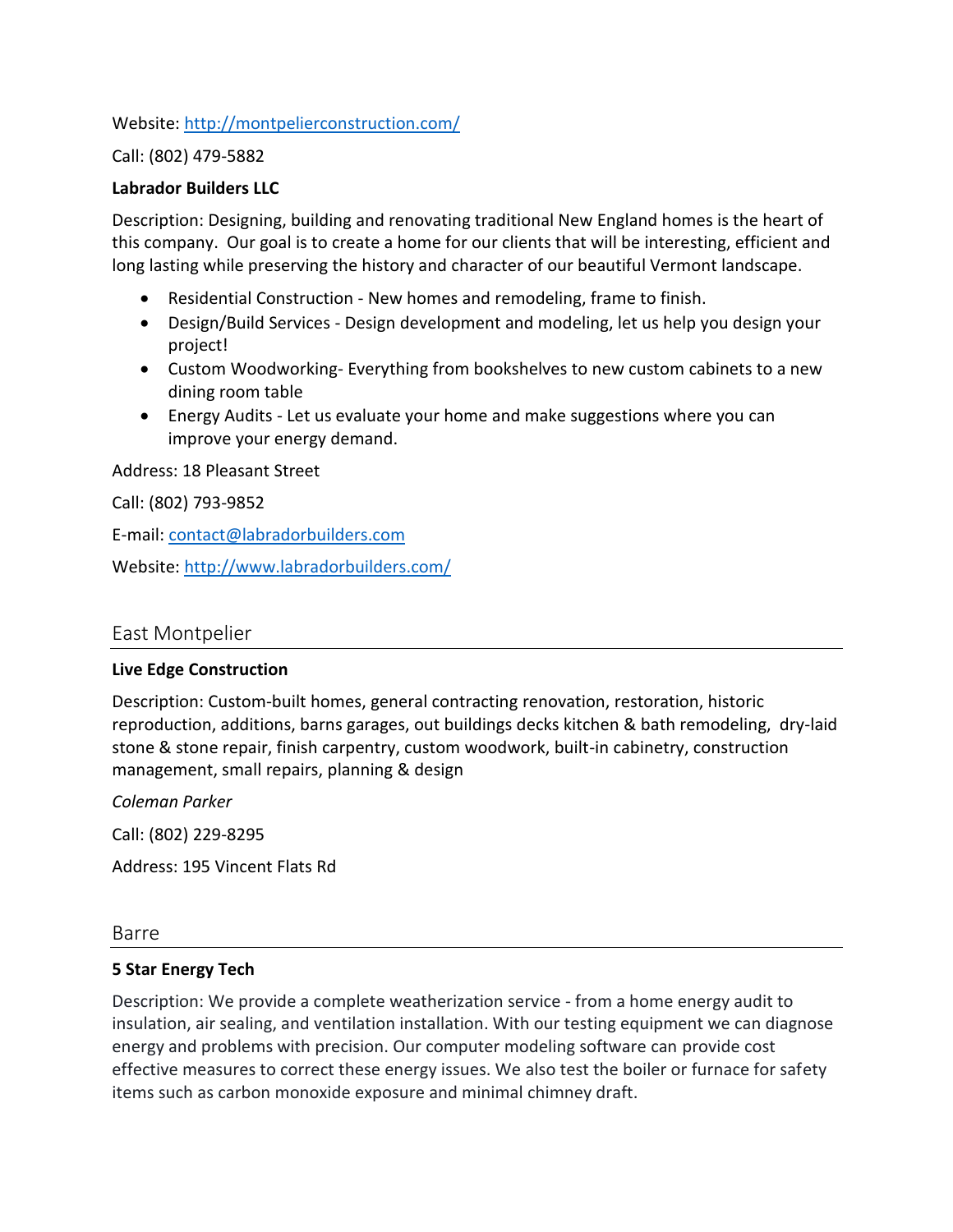## *Bruce Landry*

Website: [https://www.facebook.com/pg/5-Star-Energy-Tech-](https://www.facebook.com/pg/5-Star-Energy-Tech-161927390519522/about/?ref=page_internal)[161927390519522/about/?ref=page\\_internal](https://www.facebook.com/pg/5-Star-Energy-Tech-161927390519522/about/?ref=page_internal)

Call: (802) 793-9400

# **Groleau Construction Co., Inc.**

Description: Full-service "Home Performance" Contractor, providing Energy Audits, Infrared inspections, air sealing and insulating, and general repairs. We are BPI Accredited [\(www.bpi.org\)](http://www.bpi.org/), Award Winning [\(www.efficiencyvermont.org\)](http://www.efficiencyvermont.org/) and EPA Lead Certified. We are a Home Performance with ENERGY STAR® (HPwES) contractor working with Efficiency Vermont to improve the comfort, safety and energy efficiency of homes and small businesses using scientifically proven methods.

*Mark Groleau* Address: 25 South Main Street Call (802) 476-8481 Website:<http://groleauconstruction.com/>

# Plainfield

## **Sticks and Stones**

Description: Full-service Construction Company serving residential and commercial clients throughout the greater Central Vermont region. Our company offers a wide range of design and building services from renovation and remodeling to additions and new construction.

*Greg Wallace*

Call: (802) 505-5203

Email: greg(at)sticksandstonesvt.com

Website:<http://www.sticksandstonesvt.com/>

## **Shelter Construction**

Call: [\(802\) 272-8107](javascript:void(0))

#### **Knobb Hill Joinery**

Description: Knobb Hill Joinery specializes in the craft and history of early colonial timber framing and restorative joinery techniques. In addition to preserving and restoring steeples, barns and covered bridges, we frequently apply historic craftsmanship to the creation of new structures as well.

Address: P.O. Box 80

Call: (802) 793-2071 / (860) 389-2873 cell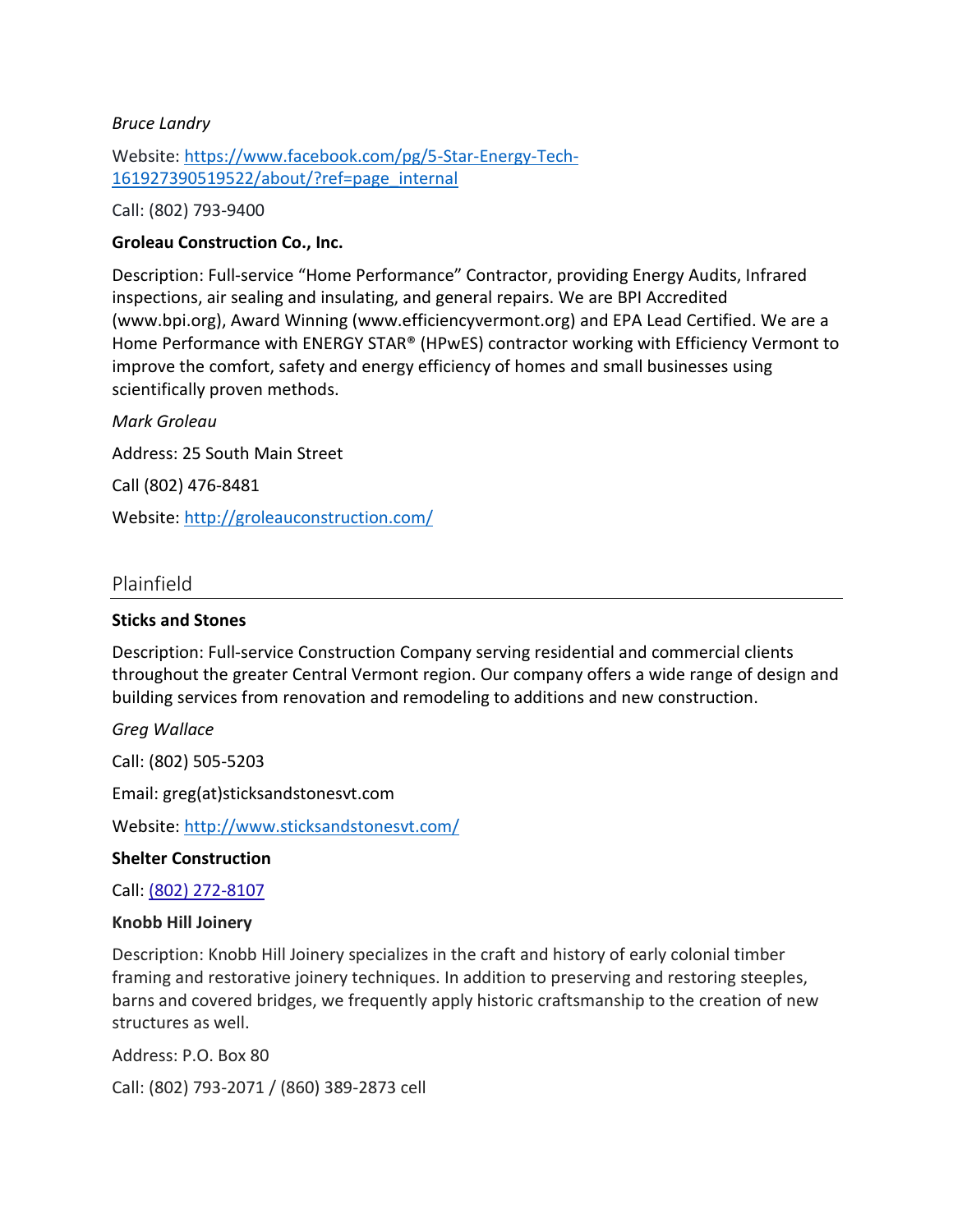# Website:<http://knobbhill.com/>

## **Craft Design Build**

Description: Craft Design Build VT is design/build construction firm providing high quality homes, renovations, remodels, and additions to residents in Central VT. Offers a full suite of construction services including custom design, project management, general building, and custom wood, concrete, and metal manufacturing.

*Daniel Kitchen*

Address: 700 Fowler Rd.

Email: Daniel@craftdesignbuildvt.com

Call: (802) 522-6191

Website:<https://craftdesignbuildvt.com/>

Northfield

## **Vermont Vernacular Design**

Description: Custom Reproduction 18th and 19th Century Vermont Homes

Address: 140 SCHOOL STREET

Email: ray@vermontvernaculardesigns.comnacular

Call: (802) 793 - 8061

Website:<http://www.vermontvernaculardesigns.com/>

## **ROOTS BUILDERS, LLC**

Description: Roots Builders, LLC is a Vermont Custom Home Builder devoted to the finest quality, sustainable building practices. Founded by Ben Gould, Roots tackles projects ranging from the construction of custom homes and renovations, while using the latest green-building techniques.

Address: 1565 Union Brook Rd

Call: (802) 917-1400

Website: https://www.rootsbuildersvt.com/about

## Waitsfield

## **New School Builders**

Description: Newschool Builders (NSB) is a residential building company dedicated to providing sustainable, high quality construction services. Innovative design, local and regional knowledge,